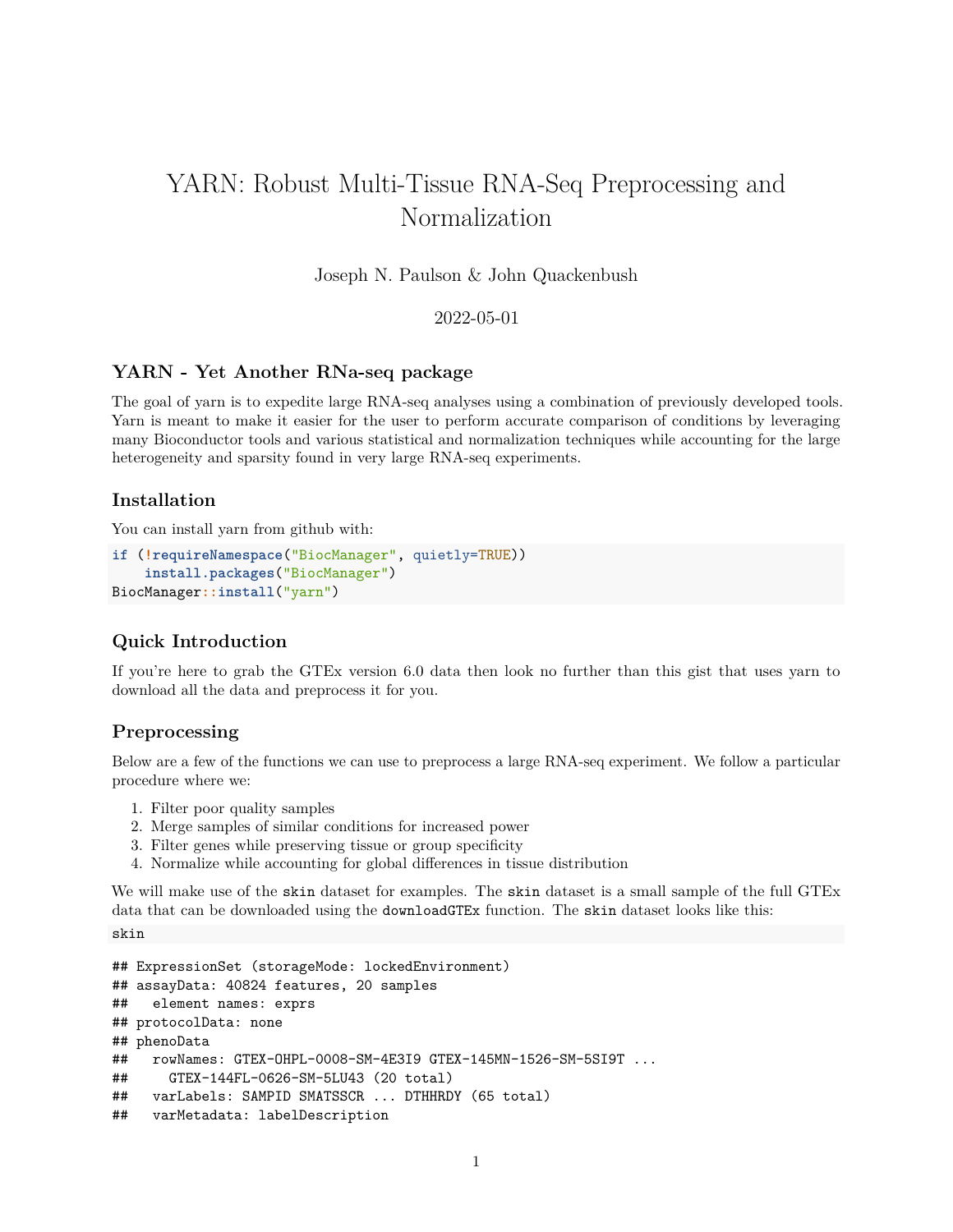```
## featureData
## featureNames: 48350 48365 ... 7565 (40824 total)
## fvarLabels: ensembl_gene_id hgnc_symbol ... gene_biotype (6 total)
## fvarMetadata: labelDescription
## experimentData: use 'experimentData(object)'
## Annotation:
```
This is a basic workflow. Details will be fleshed out:

0. First always remember to have the library loaded.

#### **library**(yarn)

1. Download the GTEx gene count data as an ExpressionSet object or load the sample skin dataset.

For computational reasons we load the sample skin data instead of having the user download the

```
library(yarn)
data(skin)
```
2. Check mis-annotation of gender or other phenotypes using group-specific genes **checkMisAnnotation**(skin,"GENDER",controlGenes="Y",legendPosition="topleft")



3. Decide what sub-groups should be merged

**checkTissuesToMerge**(skin,"SMTS","SMTSD")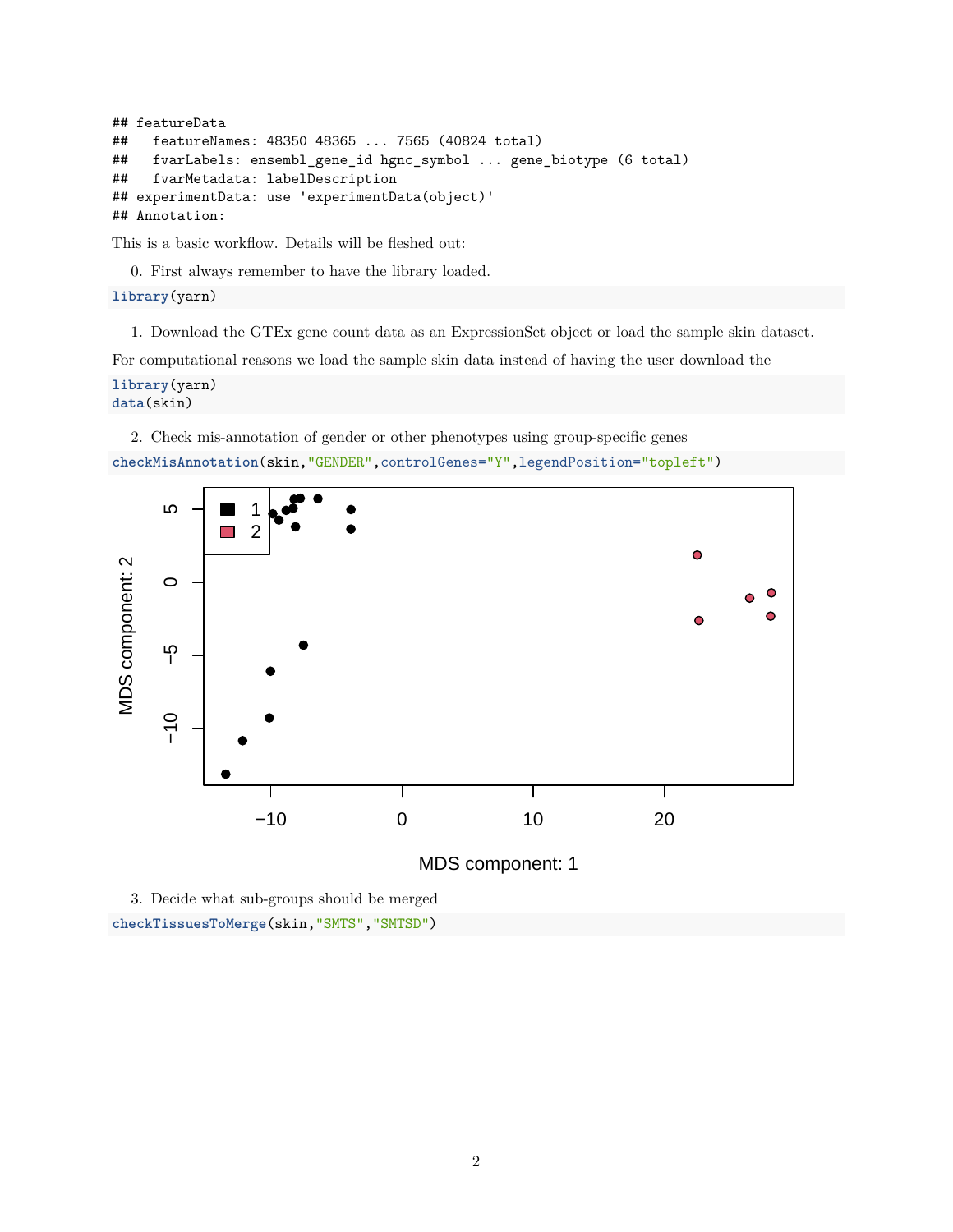



5. Normalize in a tissue or group-aware manner

**plotDensity**(skin\_filtered,"SMTSD",main=**expression**('log'[2]**\***' raw expression'))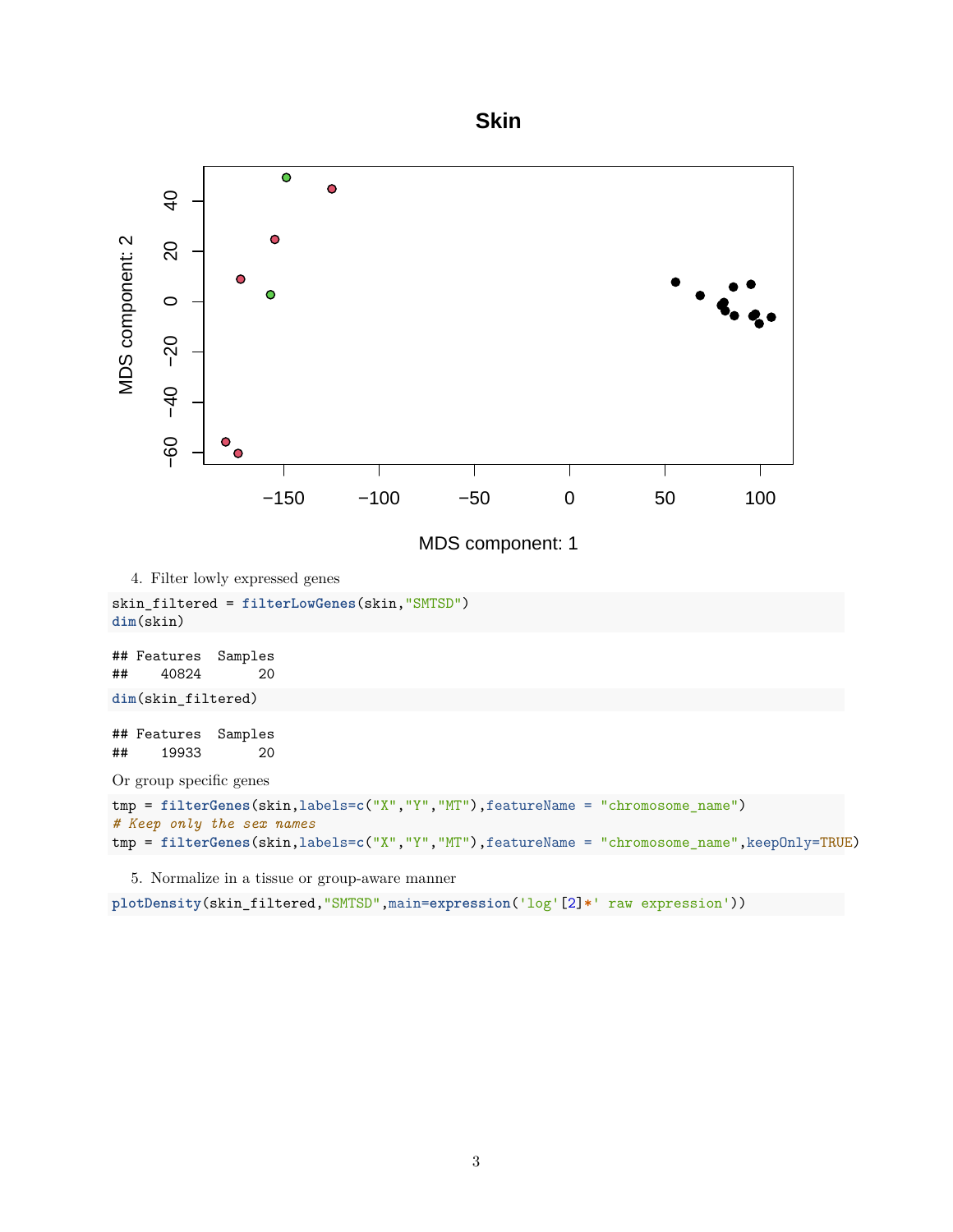$log<sub>2</sub>$  raw expression



output\$x

skin\_filtered = **normalizeTissueAware**(skin\_filtered,"SMTSD") **plotDensity**(skin\_filtered,"SMTSD",normalized=TRUE,main="Normalized")

## normalizedMatrix is assumed to already be log-transformed



**Normalized**

output\$x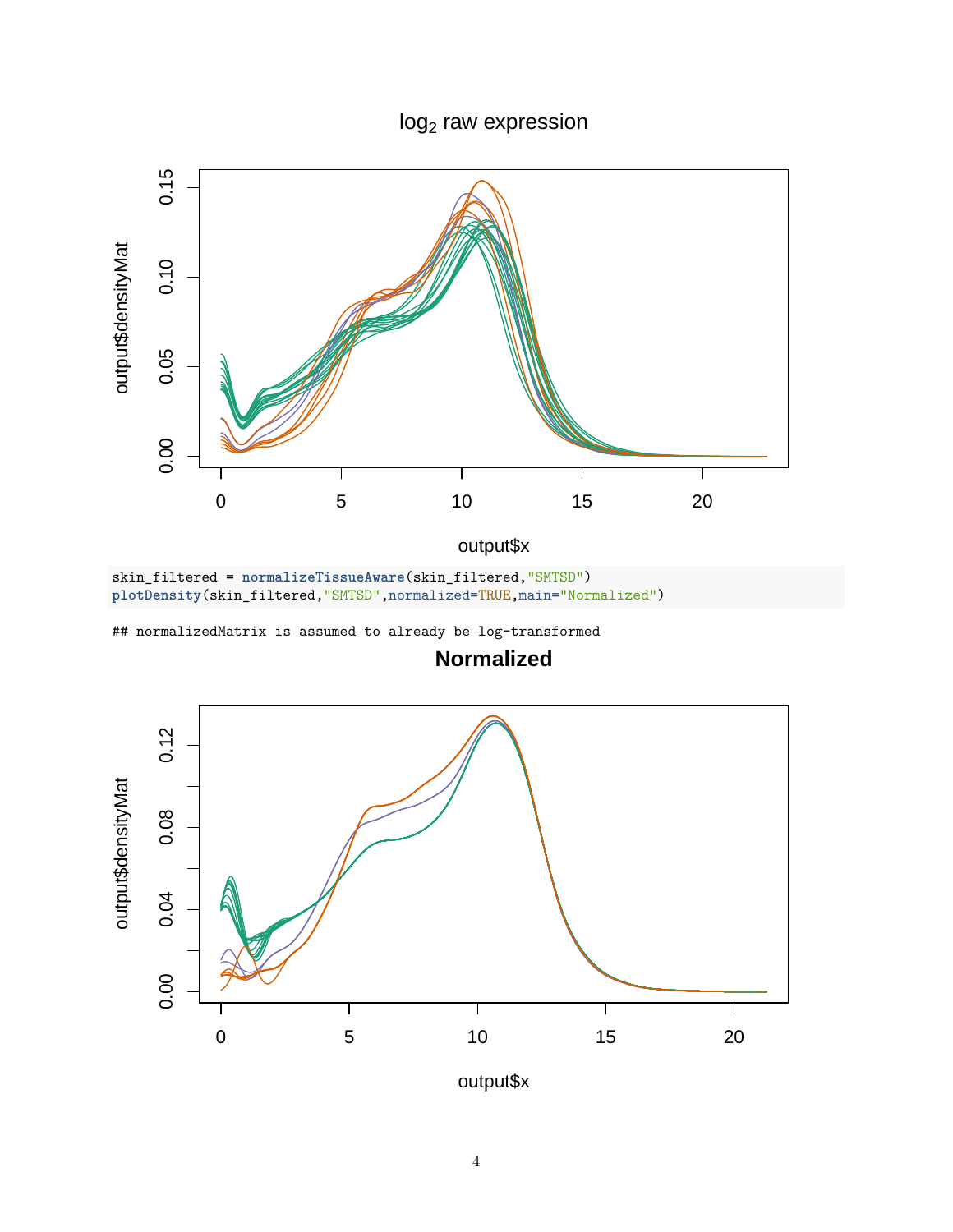### **Helper functions**

Other than checkMisAnnotation and checkTissuesToMerge we provide a few plotting function. We include, plotCMDS, plotDensity, plotHeatmap.

plotCMDS - PCoA / Classical Multi-Dimensional Scaling of the most variable genes.

**data**(skin)





# MDS component: 1

plotDensity - Density plots colored by phenotype of choosing. Allows for inspection of global trend differences.

filtData = **filterLowGenes**(skin,"SMTSD") **plotDensity**(filtData,groups="SMTSD",legendPos="topleft")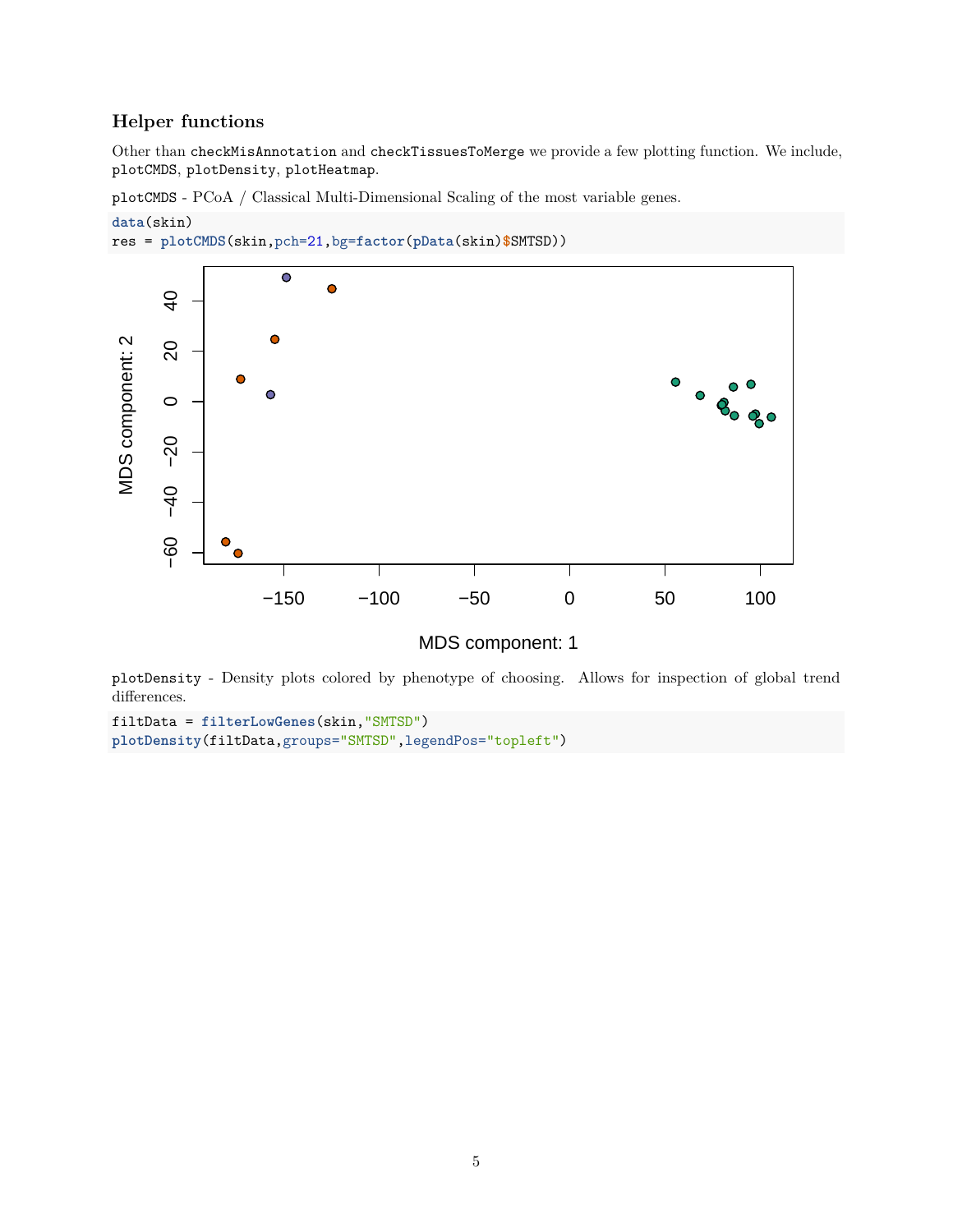

output\$x

plotHeatmap - Heatmap of the most variable genes.

```
library(RColorBrewer)
tissues = pData(skin)$SMTSD
heatmapColColors=brewer.pal(12,"Set3")[as.integer(factor(tissues))]
heatmapCols = colorRampPalette(brewer.pal(9, "RdBu"))(50)
plotHeatmap(skin,normalized=FALSE,log=TRUE,trace="none",n=10,
col = heatmapCols, ColSideColors = heatmapColColors, cexRow = 0.25, cexCol = 0.25)
```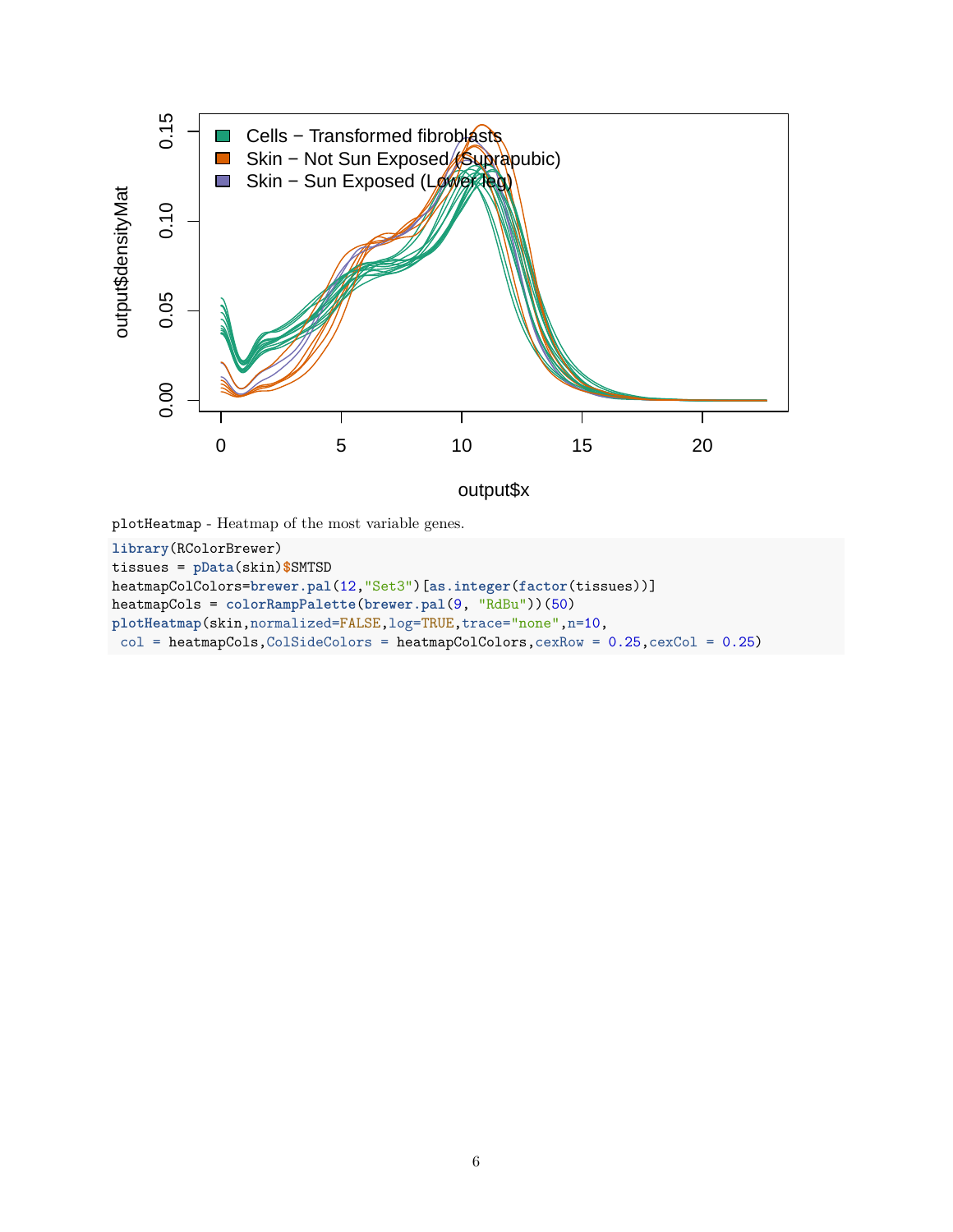

# **Information**

```
sessionInfo()
## R version 4.2.0 RC (2022-04-21 r82226)
## Platform: x86_64-pc-linux-gnu (64-bit)
## Running under: Ubuntu 20.04.4 LTS
##
## Matrix products: default
## BLAS: /home/biocbuild/bbs-3.16-bioc/R/lib/libRblas.so
## LAPACK: /home/biocbuild/bbs-3.16-bioc/R/lib/libRlapack.so
##
## locale:
## [1] LC_CTYPE=en_US.UTF-8 LC_NUMERIC=C
## [3] LC_TIME=en_GB LC_COLLATE=C
## [5] LC_MONETARY=en_US.UTF-8 LC_MESSAGES=en_US.UTF-8
## [7] LC PAPER=en US.UTF-8 LC NAME=C
## [9] LC_ADDRESS=C LC_TELEPHONE=C
## [11] LC_MEASUREMENT=en_US.UTF-8 LC_IDENTIFICATION=C
##
## attached base packages:
## [1] stats graphics grDevices utils datasets methods base
##
## other attached packages:
## [1] RColorBrewer_1.1-3 yarn_1.23.0 Biobase_2.57.0
## [4] BiocGenerics_0.43.0
```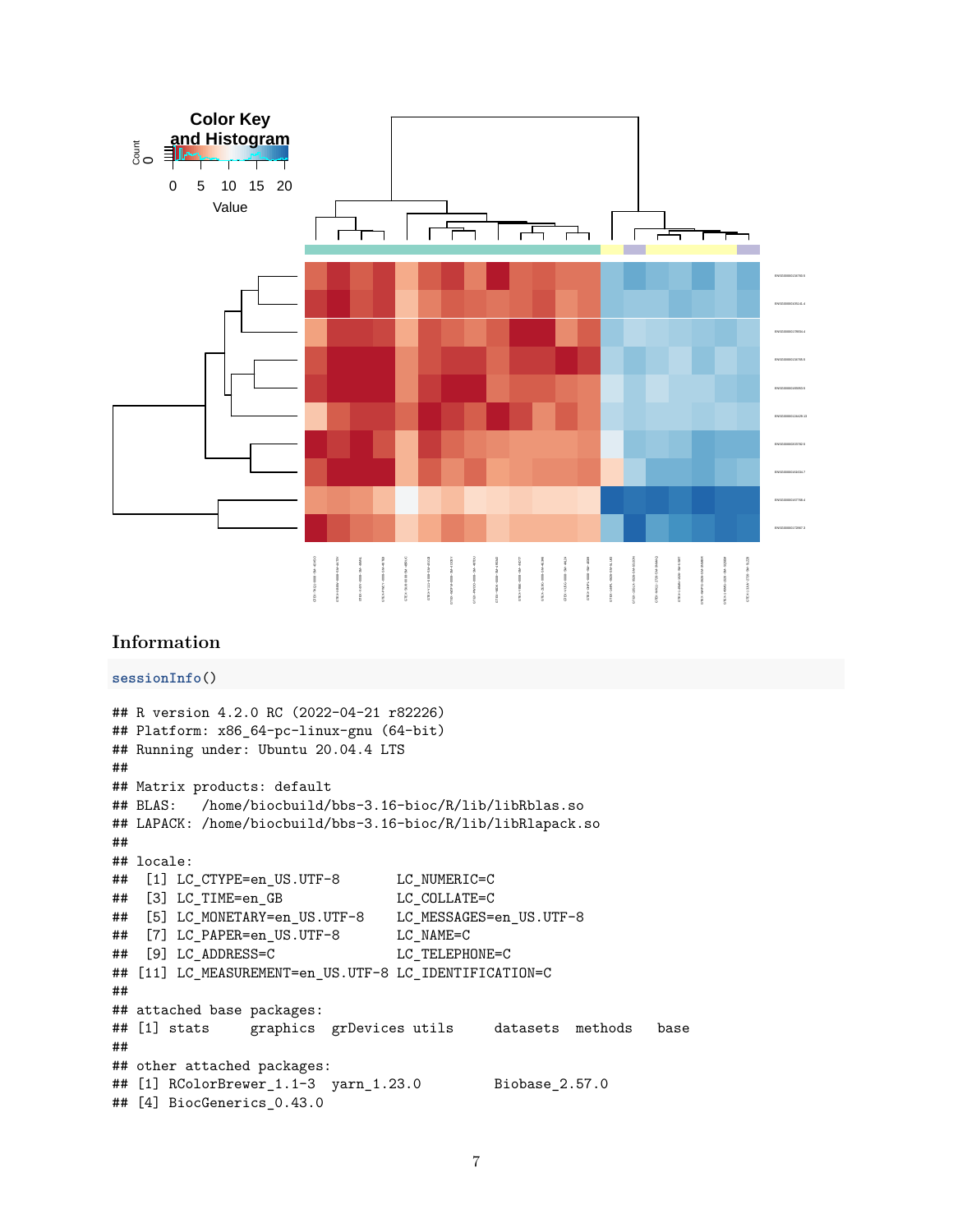| ##       |                                                  |                                       |
|----------|--------------------------------------------------|---------------------------------------|
| ##       | loaded via a namespace (and not attached):       |                                       |
| ##       | [1] colorspace_2.0-3                             | $rjson_0.2.21$                        |
| ##       | $[3]$ ellipsis $_0.3.2$                          | siggenes_1.71.0                       |
| ##       | [5] $mclust_5.4.9$                               | XVector_0.37.0                        |
| ##       | [7] GenomicRanges_1.49.0                         | quantro_1.31.0                        |
| ##       | $[9]$ base $64$ $2.0$                            | bit64_4.0.5                           |
| ##       | [11] AnnotationDbi_1.59.0                        | $fansi_1.0.3$                         |
| ##       | $[13]$ $xml2_1.3.3$                              | codetools_0.2-18                      |
| ##       | [15] $splines_4.2.0$                             | sparseMatrixStats_1.9.0               |
| ##       | [17] $doParallel_1.0.17$                         | $cachem_1.0.6$                        |
| ##       | $[19]$ scrime_1.3.5                              | $knitr_1.39$                          |
| ##       | [21] $Rsamtools_2.13.0$                          | $annotate_1.75.0$                     |
| ##       | $[23]$ dbplyr $_2.1.1$                           | $png_0.1-7$                           |
| ##       | [25] HDF5Array_1.25.0                            | $readr_2.1.2$                         |
| ##       | $[27]$ compiler_4.2.0                            |                                       |
| ##       | $[29]$ assertthat $0.2.1$                        | $Matrix_1.4-1$                        |
| ##       | [31] $fastmap_1.1.0$                             | limma_3.53.0                          |
| ##       | $[33]$ $cli_3.3.0$                               | htmltools_0.5.2                       |
| ##       | [35] prettyunits_1.1.1                           | $tools_4.2.0$                         |
| ##       | $[37]$ gtable $_0.3.0$                           | glue_1.6.2                            |
| ##<br>## | [39] GenomeInfoDbData_1.2.8                      | $dplyr_1.0.9$                         |
| ##       | $[41]$ doRNG $_1.8.2$<br>$[43]$ Rcpp_1.0.8.3     | rappdirs_0.3.3<br>$bumphunter_1.39.0$ |
| ##       | $[45]$ vctrs $_0.4.1$                            | Biostrings_2.65.0                     |
| ##       | [47] rhdf5filters_1.9.0                          | multtest_2.53.0                       |
| ##       | $[49]$ nlme_3.1-157                              | preprocessCore_1.59.0                 |
| ##       | [51] rtracklayer_1.57.0                          | iterators_1.0.14                      |
| ##       | [53] DelayedMatrixStats_1.19.0                   | $xfun_0.30$                           |
| ##       | [55] $stringr_1.4.0$                             | lifecycle_1.0.1                       |
| ##       | $[57]$ restfulr_0.0.13                           | rngtools_1.5.2                        |
| ##       | [59] gtools_3.9.2                                | XML_3.99-0.9                          |
| ##       | $[61]$ beanplot_1.3.1                            | edgeR_3.39.0                          |
| ##       | $[63]$ zlibbioc_1.43.0                           | MASS_7.3-57                           |
| ##       | $[65]$ scales $1.2.0$                            | $hms_1.1.1$                           |
| ##       | [67] MatrixGenerics_1.9.0                        | parallel_4.2.0                        |
| ##       | [69] SummarizedExperiment_1.27.1 GEOquery_2.65.0 |                                       |
| ##       | $[71]$ $minf_{1.43.0}$ $rndf_{5.2.41.0}$         |                                       |
| ##       | $[73]$ $yam1_2.3.5$                              | $curl_4.3.2$                          |
| ##       | [75] $menoise_2.0.1$                             | ggplot2_3.3.5                         |
| ##       | [77] downloader_0.4                              | $binomRt_2.53.0$                      |
| ##       | [79] $reshape_0.8.9$                             | $stringi_1.7.6$                       |
| ##       | [81] RSQLite_2.2.13                              | highr_0.9                             |
| ##       | [83] $genefilter_1.79.0$                         | BiocIO_1.7.0                          |
| ##       | [85] S4Vectors 0.35.0                            | $foreach_1.5.2$                       |
| ##       | [87] GenomicFeatures_1.49.1                      | $caTools_1.18.2$                      |
| ##       | [89] $filelock_1.0.2$                            | BiocParallel_1.31.0                   |
| ##       | [91] GenomeInfoDb_1.33.1                         | $rlang_1.0.2$                         |
| ##       | [93] $pkgconfig_2.0.3$                           | matrixStats_0.62.0                    |
| ##       | [95] bitops_1.0-7                                | nor1mix_1.3-0                         |
| ##       | $[97]$ evaluate $_0.15$                          | lattice_0.20-45                       |
| ##       | [99] purrr_0.3.4                                 | Rhdf5lib_1.19.0                       |
| ##       | [101] GenomicAlignments_1.33.0                   | bit_4.0.4                             |
| ##       | $[103]$ tidyselect_1.1.2                         | plyr_1.8.7                            |